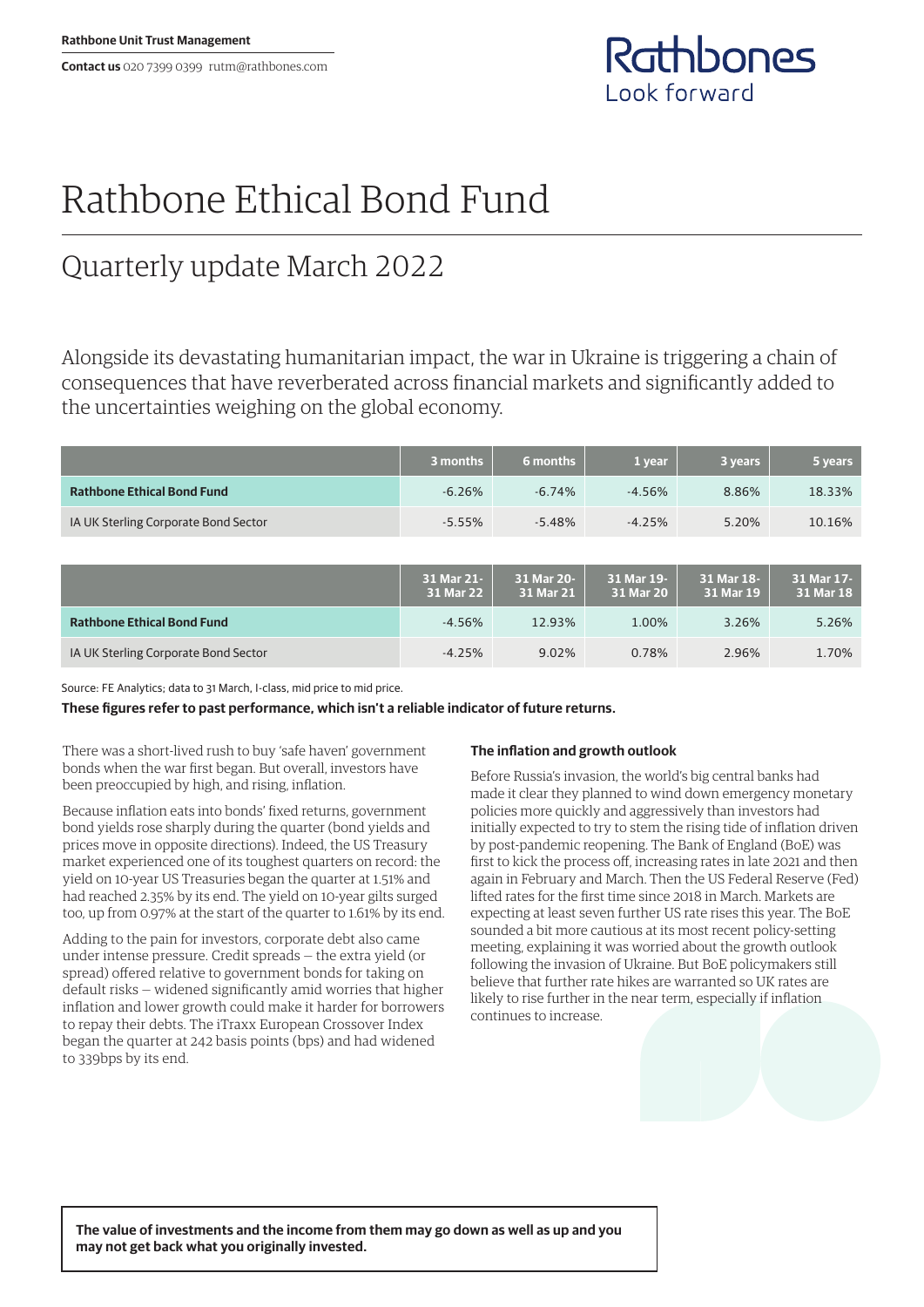Central banks can address the demand-side drivers of inflation by trying to curb consumption by raising borrowing costs. But they can't do much when it comes to inflation caused by curtailed supplies of goods and services. The war in Ukraine triggered a supply-side shock because it threatens to cut Russian energy and other vital Russian and Ukrainian resources out of global supply chains. This sent energy prices on a truly wild ride. And the UN Food and Agriculture Organisation reported that global food prices hit a record high in March as the war hit global supplies of grains and vegetable oils. Because central bank policy can't counter the impact of these new waves of inflation, the war has increased the risk that inflation goes even higher still. At the same time, it's increased the chance that global growth disappoints as higher prices squeeze businesses and households.

#### **What's the US yield curve telling us?**

At the start of the year, it seemed inconceivable that anyone would be worried about a looming recession. But even before the war began, economic growth was beginning to lose a bit of momentum and consumer and business confidence were dented by higher costs. The UK has been right in the eye of the storm given the huge cost of living squeeze exerted by April's whopping 54% increase in the cap on domestic energy prices and the simultaneous hike in national insurance contributions. Meanwhile, a closely watched recession indicator — the US Treasury yield curve — has flashed red on the other side of the pond. Typically, the yield on bonds increases with the time to maturity. That's because there's more time for things to go wrong before you get your money back, so you want a higher return for longer-dated bonds to compensate. A two-year bond should yield less than a 10-year bond. But, right at the end of quarter, the two-year US Treasury yield rose above that of 10-year Treasuries — or 'the curve inverted' — for the first time since 2019.

When yield curves invert, they typically spell trouble ahead for longer-term economic prospects: that's because shorterterm two-year yields move with interest rate expectations, while the 10-year yield moves in line with inflation and growth expectations. Yield curve inversion seems to be telling us that investors think Fed efforts to tame inflation with rate rises will stall economic growth. Inversions have preceded every US recession for the last 50 years. Some think it's a less reliable warning sign nowadays and the downturns predicted by past inversions have often taken quite a while to arrive.

#### **Keeping duration down and sticking with carry**

The question now is whether we agree with current market pricing. Markets imply that the current spike in inflation and interest rates will eventually subside and be followed — at some point — by an economic downturn. But there are huge uncertainties over how much further the current inflation shock has to run and how GDP growth will hold up.

Against this backdrop, we're not making big changes in the kinds of bonds we want to own. Given the intense volatility in interest rate markets, we're sticking with our decision to dial down our portfolio's duration (the sensitivity of a bond portfolio's value to changes in prevailing interest rates).

At the same time, we're balancing out our exposure to more defensive 'safe haven' bonds with exposure to bonds that we believe offer attractive 'carry'. Essentially, these bonds offer decent yields without us having to worry about big changes in their prices due to the volatility in the interest rate and inflation outlook.

We don't invest in mainstream UK government gilts as the government is involved in some areas prohibited by our screening criteria. Instead, we focus on the UK's green sovereign bonds ('Green Gilts') as an ethical alternative. Immediately after the invasion, we traded in and out of the **Green Gilt 1.5% 2053** to bolster our exposure to more defensive bonds and adjust our duration.

The outlook for corporate bonds has certainly got trickier over the last few months as worries about the risk of an economic downturn have grown, but we still like bonds issued by select banks, insurers, building societies and investment firms. We think these businesses are likely to hold up well if life gets more difficult because they're well capitalised and manage their risk exposure carefully. Immediately after the war began, not many firms were issuing new bonds. Later in the quarter, issuance began to pick up again and we opted to buy some newly issued bonds from lenders that we believed offered good value, including the **NatWest 3.8% 2029**, **Lloyds Bank 2% 2028** and **BNP Paribas 3% 2029**.

[As we explained last month](https://www.rathbonefunds.com/sites/rathbonefunds.com/files/literature-files/rathbone_ethical_bond_monthly_02-22.pdf), we didn't have any direct exposure to Russian or Ukrainian bonds when the war broke out. We held a few bonds issued by companies that made a small proportion of their earnings in either Russia or Ukraine and have been scrutinising them very carefully over the last few weeks. We decided, for example, to sell Dutch bank **ING 1.125% 2028** bonds because we were concerned about the group's exposure to Russia.